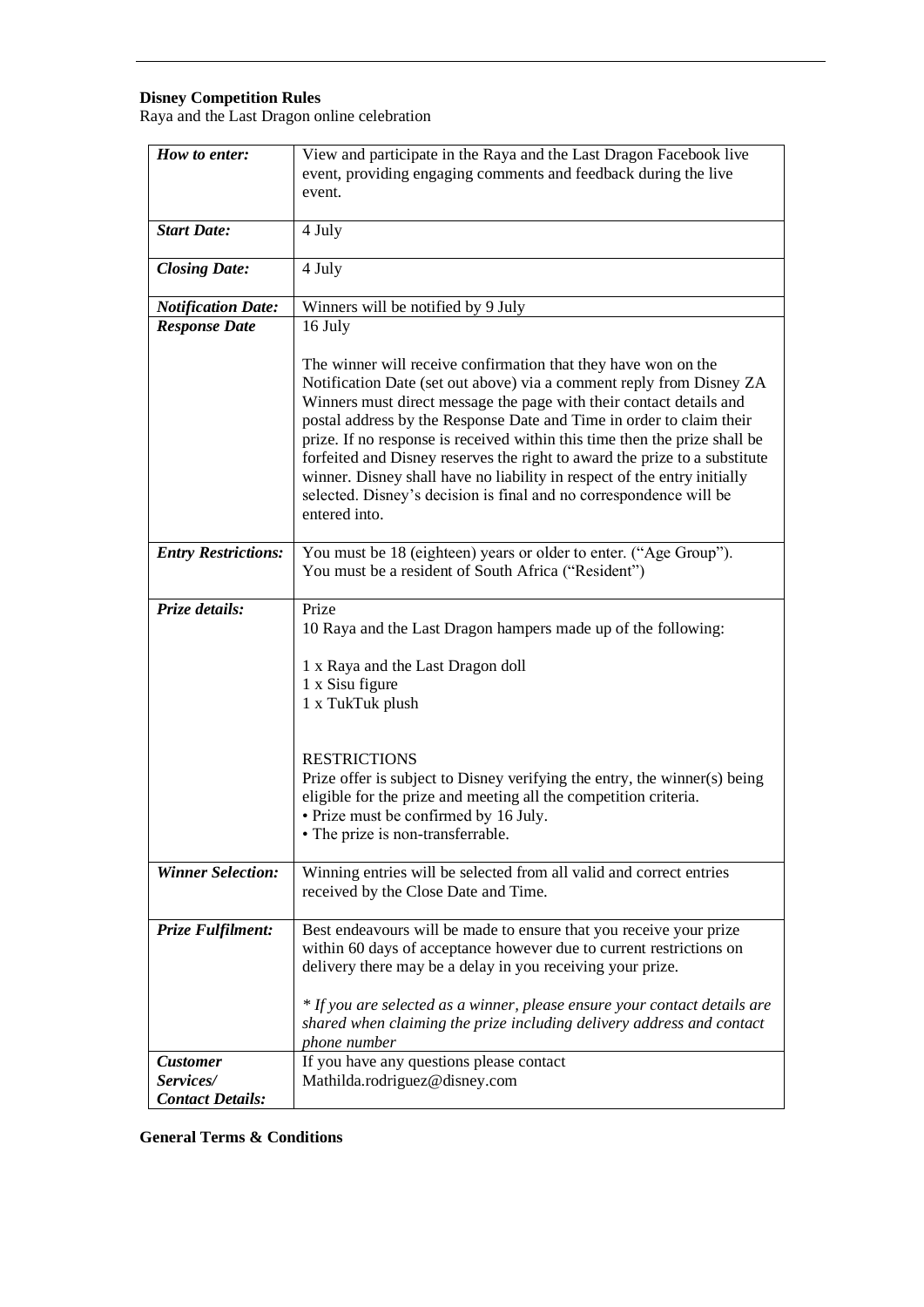## **BY PARTICIPATING YOU AGREE TO THE REQUIREMENTS SET OUT IN ALL PROMOTIONAL MATERIALS AND THE FOLLOWING GENERAL TERMS AND CONDITIONS**.

## TERMS AND CONDITIONS FOR DISNEY COMPETITIONS

- 1. These are the standard terms and conditions ("Terms and Conditions") for the competition (the "Competition") conducted by The Walt Disney Company Africa Proprietary Limited, (company registration number: 1997/000014/07) with registered offices at 16 Fricker Road, Illovo, Johannesburg, 2196, South Africa (the "Organizer", "DISNEY" or "We"). These Terms and Conditions should be read together with the competition rules ("Competition Rules"), set forth below. In the event of a conflict between the Competition Rules and these Terms and Conditions, the provisions of the Competition Rules will prevail.
- 2. Your entry into the Competition and/or your acceptance of a prize (in the event that you win a prize) constitutes your binding acceptance of the Terms and Conditions on behalf of yourself.
- 3. The Competition is not open to:
	- 3.1 directors, members, partners, agents, employees or consultants of the Organizer, its Affiliates, as specified here below, or any supplier of goods or services in connection with the Competition;
	- 3.2 the spouse, life partner, business partner or associate, or the natural or adopted parent, child, or sibling, of any of the persons specified in 3.1 above; and
	- 3.3 entrants not residing in South Africa.
- 4. For purposes hereof, "Affiliate" means the The Walt Disney Company Limited, The Walt Disney Company Africa PTY Limited, Fox, FNG, National Geographic, 21CF (21st Century Fox) group of companies, our partners, and distributors of channels, co promoters, sponsors of this Competition, our subsidiaries, and their subsidiaries and respective holding companies, the subsidiaries of their holding companies, and their directors, officers, employees, agents and representatives.
- 5. Unless otherwise specified in the Competition Rules, you may only enter this Competition once before the closing date.
- 6. You may not participate in or win this Competition if you have won a competition promoted by us within the past 3 (three) months. You will be eligible to participate in a competition promoted by us after the expiry of 3 (three) months after the date on which you won the last competition.
- 7. If you use a mobile phone for entry into the Competition, the data or airtime costs will be charged at the prevailing rates, which may vary from time to time. "Free" minutes under a cellphone contract do not apply.
- 8. It is your responsibility to ensure that your entry is received by us prior to the closure of the Competition. Any entries which are not received by us prior to the closure of the Competition will not be eligible to participate, regardless of the reason for the late entry. We and our Affiliates are not responsible for any entries which are not received by us, in the format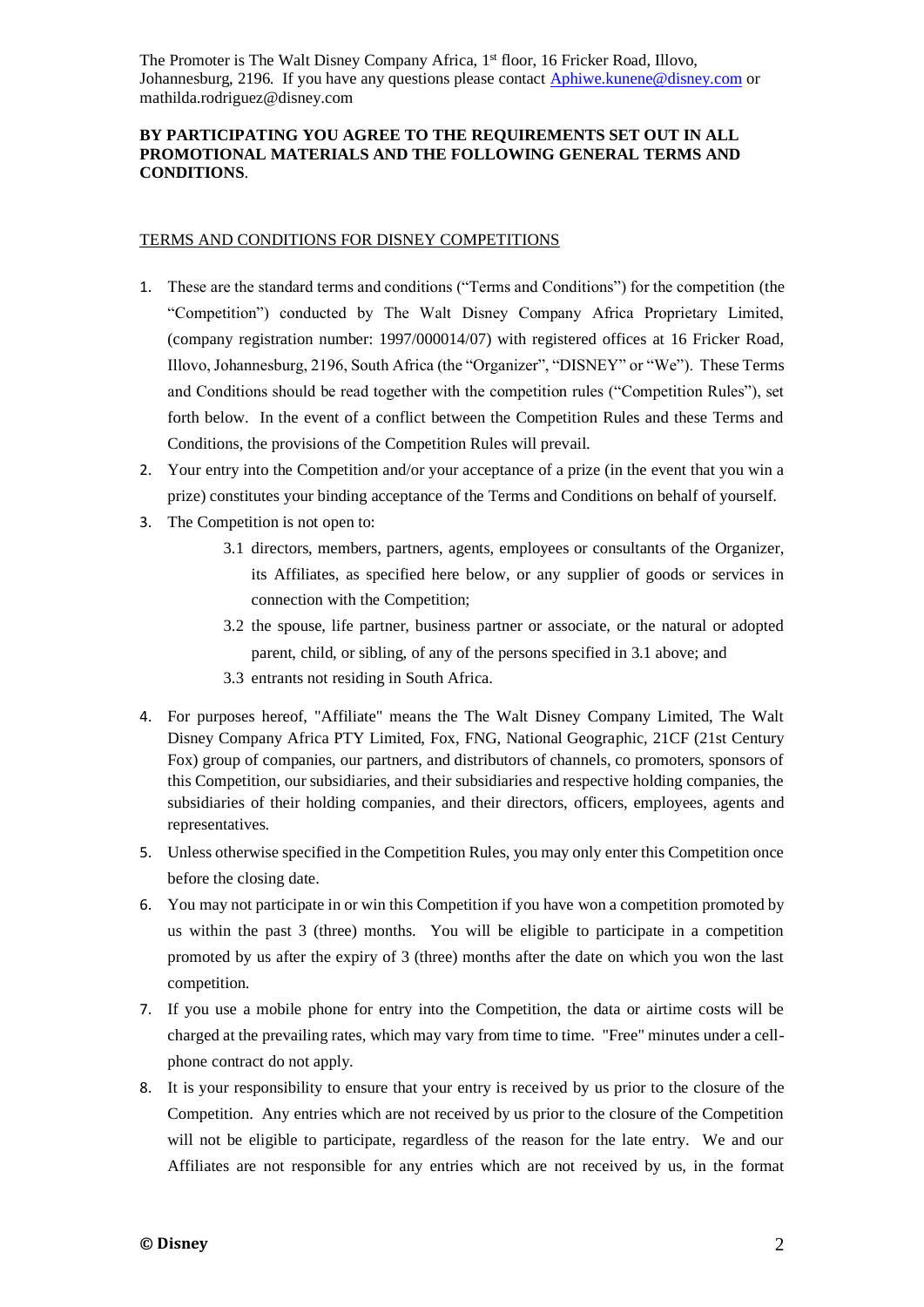described in the Competition Rules, whether timeously or at all, regardless of the cause thereof. Without limitation, we and our affiliates are not responsible for any problems or technical malfunction of any telephone network or lines, computer on-line systems, servers, or providers, computer hardware or software failure or malfunction, traffic congestion (whether physical, or on the Internet, telephone lines or at any service provider, website or other device or medium), or any combination thereof, or any other technical or other problems.

- 9. We and our Affiliates are not responsible for any injury or damage to your or any other person's property including but not limited to, computer, mobile telephone or other device used by you to enter into, or obtain any materials related to, the Competition.
- 10. It is your responsibility to ensure that any information which you provide to us is accurate, complete and up to date.
- 11. Any costs or expenses which you may incur other than in respect of those items specifically included in a prize are for your own account. We and our Affiliates will not be responsible for any costs or expenses which you, or your partner (if applicable), incur during and for purposes of your entry into the Competition and your acceptance and/or use of a prize.
- 12. We and our Affiliates do not make any representations or give any warranties, whether expressly or implied, as to a prize, and in particular, but without limitation, make no representations and give no warranty that –
	- 12.1 your entry or participation in the Competition will necessarily result in you winning a prize;
	- 12.2 a prize, or any aspect thereof, will meet your, or, if applicable, your partner's, requirements, preferences, standards or expectations; or
	- 12.3 a prize, or any aspect thereof, will be satisfactory, punctual, free from defects, safe or reliable.
- 13. We and our Affiliates will not be responsible for any harm, damage, loss or claim relating to the provision of any element of a prize or any changes to a prize that may be made at any time and you accordingy indemnify us from any claim for loss suffered.
- 14. Prizes are not transferable and may not be deferred, changed or exchanged for cash or any other item.
- 15. You may not win a prize if it is unlawful for us to supply such a prize to you. If you do win such a prize, you will forfeit it.
- 16. You must possess whatever documents and permissions that may be required in order to accept and use a prize, which documents and permissions must remain valid in such minimum form and for such minimum period after the prize date as may be required by the relevant authorities.
- 17. The winners will be notified by means of the contact details provided to us. If we are, or a third party supplier is, unable to contact a winner within one (1) working day or if the winner is unable to collect the prize within 2 (two) days, the winner will forfeit the prize and the Organizer reserves the right to select a new winner under the same conditions. By entering this Competition you consent to your personal data being transferred to DISNEY and its Affiliates for prize fulfilment only. The data protection policy is available at the following link: [https://disney.co.za/com/info/privacy-policy.](https://disney.co.za/com/info/privacy-policy)
- 18. We may invite you to be present when the prize winners are determined or announced, to participate in any of our marketing activities, to appear in person in the electronic media and/or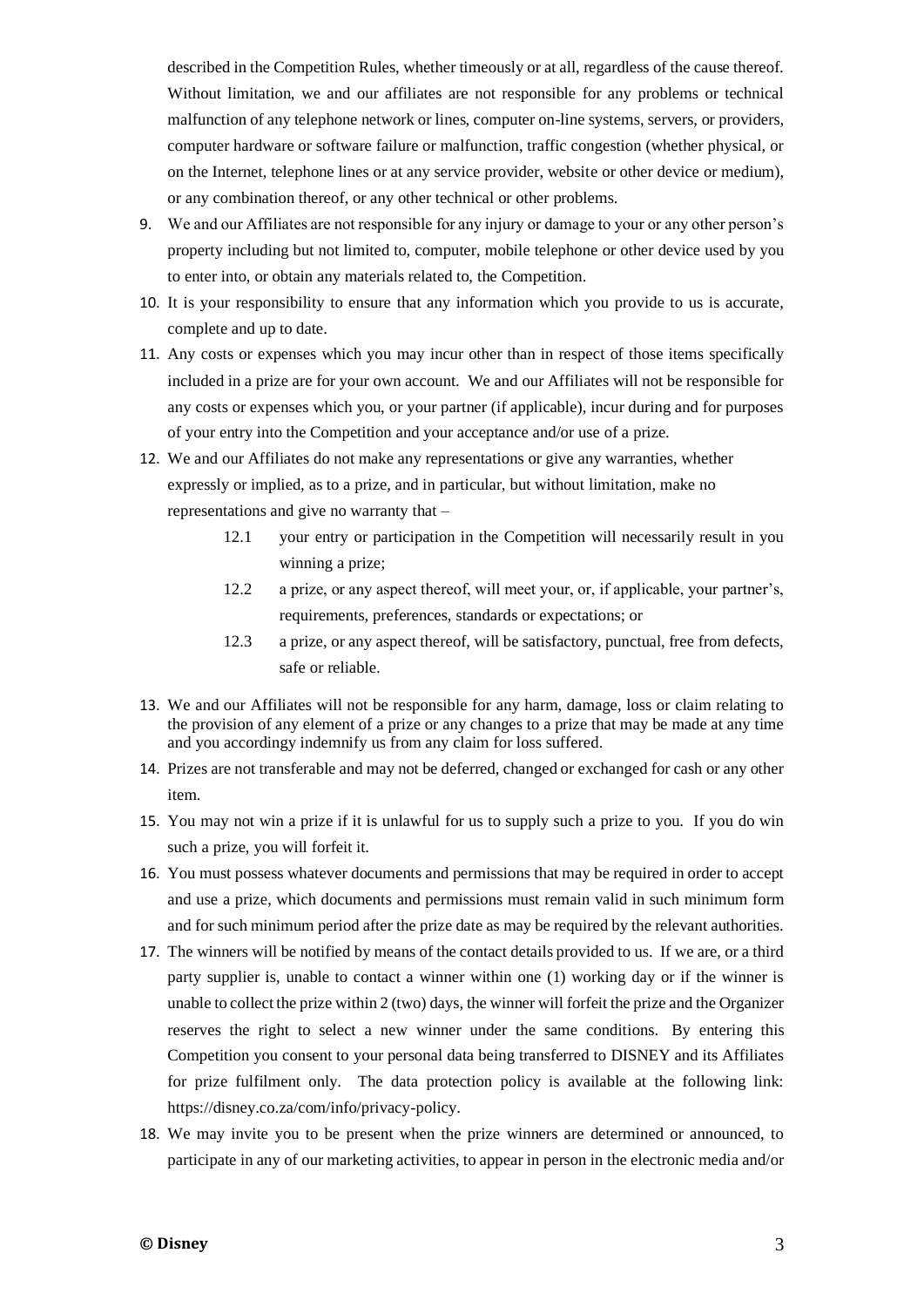the print media, and/or to endorse, promote or advertise any of our goods or services, for which no fee, royalty or other compensation will be payable. You may decline such an invitation.

- 19. We may publish names of the participants and winners on any of our communication platforms.
- 20. We may use, exploit, show, edit and modify the videos and the pictures you will send in occasion of the Competition, without any fee to be charged to the Organizer and/or its Affiliates. Therefore, by entering this Competition you hereby expressly assign the Organizer and/or its Affiliates the right to use your name, image, voice and performance included in the videos or pictures sent to the Organizer, worldwide, in perpetuity and for free for the promotion of the Competition.
- 21. We may require you to provide us with such additional information and documentation as we may reasonably require processing, confirming and facilitating your acceptance and/or use of a prize. If you refuse to provide us with the requested information or documentation within 1 (one) day, you will forfeit the prize.
- 22. In the event that you win a prize provided by a third party supplier, the supplier will contact you to arrange the collection thereof. In this regard, you must collect the prize at the time and date arranged with the supplier of the prize. All correspondence regarding the prize must be directed at the supplier of the prize. DISNEY will not be responsible for any further correspondence, harm, damage, loss or claim relating to the provision of any element of the prize.
- 23. We and our third party suppliers, as the case may be, reserve the right to vary, postpone, suspend, or cancel the Competition and any prizes, or any aspect thereof, without notice at any time, for any reason which we deem necessary. In the event of such variation, postponement, suspension or cancellation, you agree to waive any rights, interests and expectations that you may have in terms of this Competition and acknowledge that you will have no recourse against us, our Affiliates and third party suppliers.
- 24. You agree that your participation in the Competition, and your acceptance and/or use of a prize, or any aspect thereof, is at your own risk.
- 25. We and our Affiliates will not be responsible, and disclaim all liability, for any loss, liability, injury, expense or damage (whether direct, indirect, incidental, punitive or consequential) of any nature, whether arising from negligence or any other cause, which is suffered by your participation in the Competition or the acceptance and/or use by you, of any prize, or by any action taken by us or any of our Affiliates in accordance with the Terms and Conditions. In the event that liability cannot be excluded in law, any claim for damages shall be limited to direct damages and shall not exceed R 20 000.00 (twenty thousand Rand).
- 26. You, and in the event of your death, your family, dependants, heirs, assignees or any other beneficiaries of your estate, indemnify and hold us and our affiliate harmless against any claim by you, or your partner (if applicable), (whether direct, indirect, incidental, punitive or consequential) of any nature, whether arising from negligence or any other cause, relating to any injury, loss, liability, expense and/or damage which you may suffer, howsoever arising, in relation to your entry into this Competition and/or acceptance and/or use by you of a prize.
- 27. You acknowledge that the acceptance and use of a prize is subject to the provison that
	- 27.1 all of the Terms and Conditions will apply to you, and you agree to be bound and comply, and will continue to comply, therewith;